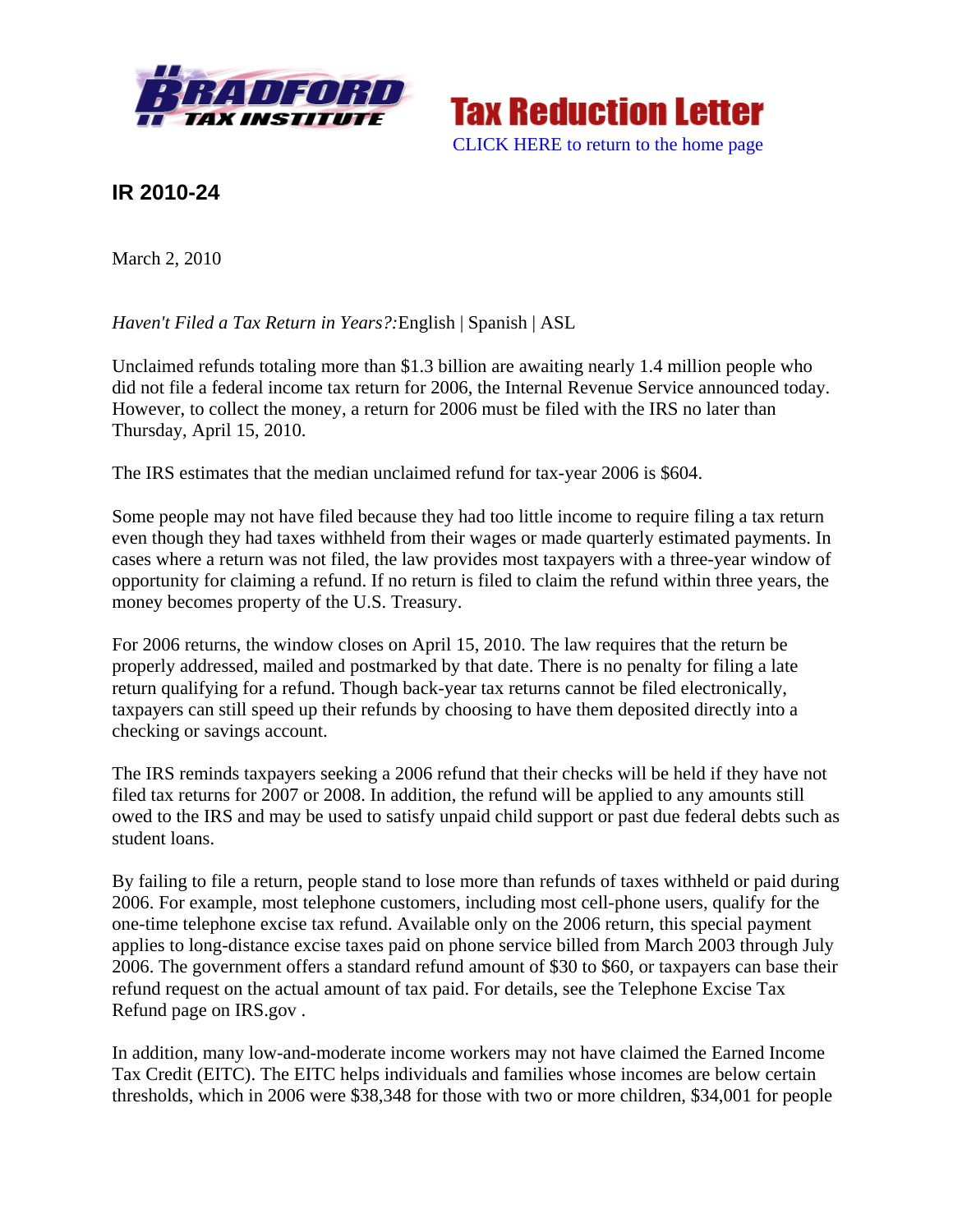with one child and \$14,120 for those with no children. For more information, visit the EITC Home Page.

Current and prior year tax forms and instructions are available on the Forms and Publications page of IRS.gov or by calling toll-free 1-800-TAX-FORM (1-800-829-3676). Taxpayers who are missing Forms W-2, 1098, 1099 or 5498 for 2006, 2007 or 2008 should request copies from their employer, bank or other payer. If these efforts are unsuccessful, taxpayers can get a free transcript showing information from these year-end documents by calling 1-800-829-1040, or by filing Form 4506-T, Request for Transcript of Tax Return, with the IRS.

|                      | <b>Individuals</b> | <b>Median Estimated</b><br><b>Refund</b> | <b>Total Estimated Refunds</b><br>$(\$000)*$ |
|----------------------|--------------------|------------------------------------------|----------------------------------------------|
| Alabama              | 21,800             | \$608                                    | \$18,839                                     |
| Alaska               | 6,300              | \$693                                    | \$6,997                                      |
| Arizona              | 39,900             | \$507                                    | \$33,921                                     |
| Arkansas             | 11,800             | \$579                                    | \$10,543                                     |
| California           | 159,700            | \$554                                    | \$150,640                                    |
| Colorado             | 25,200             | \$531                                    | \$23,119                                     |
| Connecticut          | 15,500             | \$686                                    | \$18,676                                     |
| Delaware             | 5,200              | \$622                                    | \$5,297                                      |
| District of Columbia | 5,100              | \$601                                    | \$5,448                                      |
| Florida              | 101,700            | \$641                                    | \$110,709                                    |
| Georgia              | 45,700             | \$560                                    | \$42,642                                     |
| Hawaii               | 9,500              | \$668                                    | \$10,658                                     |
| Idaho                | 5,800              | \$482                                    | \$4,723                                      |
| Illinois             | 51,400             | \$655                                    | \$54,740                                     |
| Indiana              | 26,600             | \$641                                    | \$24,146                                     |
| Iowa                 | 12,200             | \$596                                    | \$9,990                                      |
| Kansas               | 13,400             | \$586                                    | \$11,771                                     |
| Kentucky             | 14,500             | \$610                                    | \$12,976                                     |
| Louisiana            | 23,800             | \$641                                    | \$24,615                                     |
| Maine                | 4,900              | \$561                                    | \$4,203                                      |
| Maryland             | 30,800             | \$616                                    | \$29,938                                     |
| Massachusetts        | 29,000             | \$669                                    | \$31,939                                     |
| Michigan             | 42,800             | \$618                                    | \$40,790                                     |
| Minnesota            | 18,900             | \$552                                    | \$16,227                                     |
| Mississippi          | 11,800             | \$567                                    | \$10,120                                     |
| Missouri             | 25,800             | \$561                                    | \$21,090                                     |
| Montana              | 4,000              | \$530                                    | \$3,425                                      |
| Nebraska             | 6,100              | \$590                                    | \$5,390                                      |
| Nevada               | 19,400             | \$575                                    | \$19,163                                     |

## **Individuals Who Did Not File a 2006 Return with an Estimated Refund**